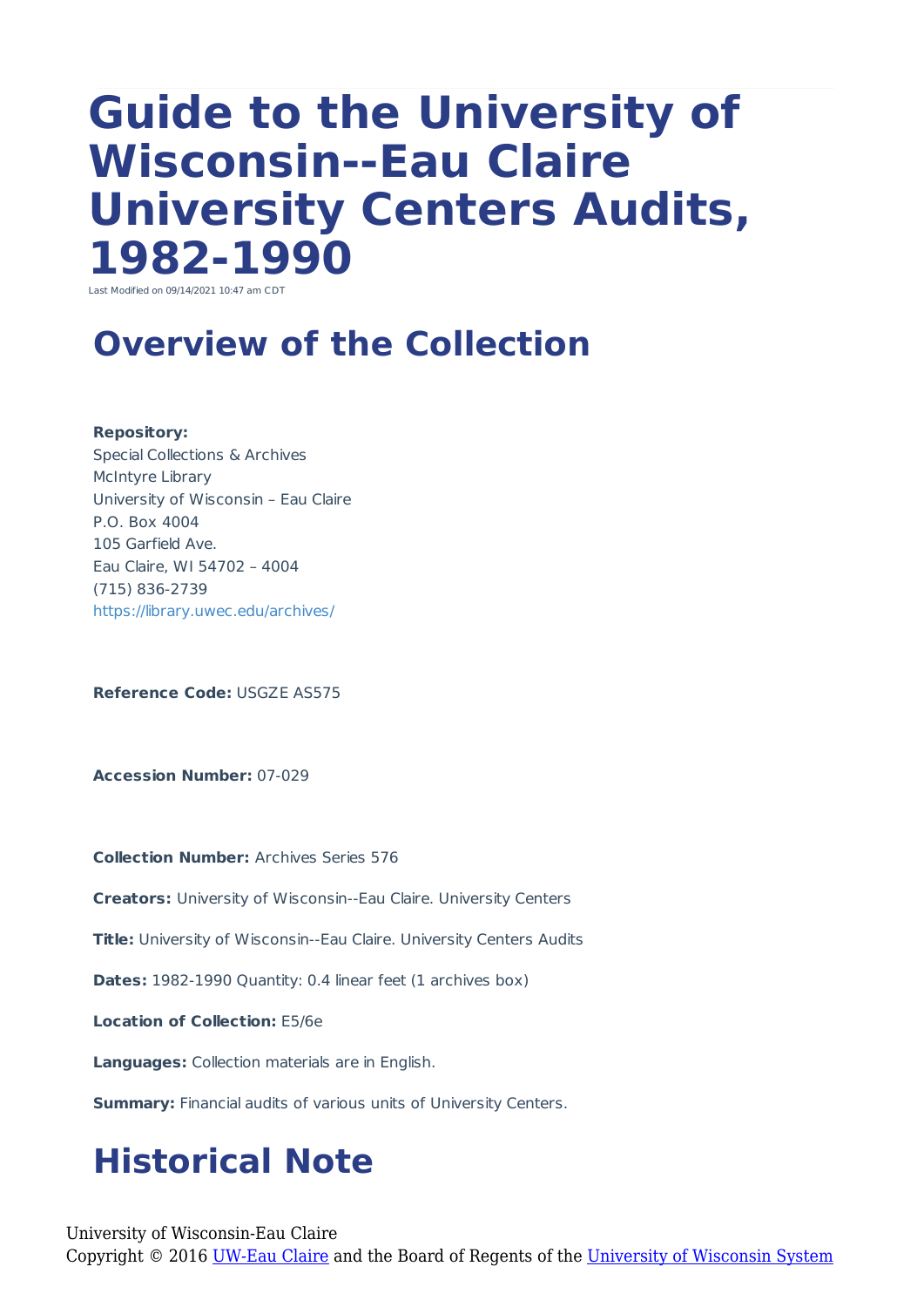University Centers oversees a variety of operations at the University of Wisconsin--Eau Claire. These include, among others, dining services, the Davies Center Service Center, the bookstore, student activities and programs, cultural events, the Forum, Parents' Weekend.

#### **Content Description**

The series contains summary information from financial audits of various units within the Business and Marketing Division of University Centers. Most prominently represented is the bookstore, but other units are included.

#### **Administrative Information**

**Acquisition Information:** Transferred to the University Archives prior to March 2006.

**Access Restrictions:** Collection is open to the public.

**Use Restrictions:** Researchers are responsible for using in accordance with 17 U.S.C. Copyright owned by the University of Wisconsin--Eau Claire.

**Preferred Citation:** University of Wisconsin--Eau Claire University Centers Audits, 1982-1990. AS 576. Special Collections & Archives. McIntyre Library. University of Wisconsin--Eau Claire. Eau Claire, WI.

**Processing Note:** Processed by Colleen McFarland in August 2006

**Arrangement:** Flat arrangement; chronological organization.

#### **Subjects**

**Corporate Names:** University of Wisconsin--Eau Claire. University Centers – Accounting

University of Wisconsin-Eau Claire Copyright © 2016 [UW-Eau Claire](http://www.uwec.edu) and the Board of Regents of the [University of Wisconsin System](http://www.uwsa.edu/)